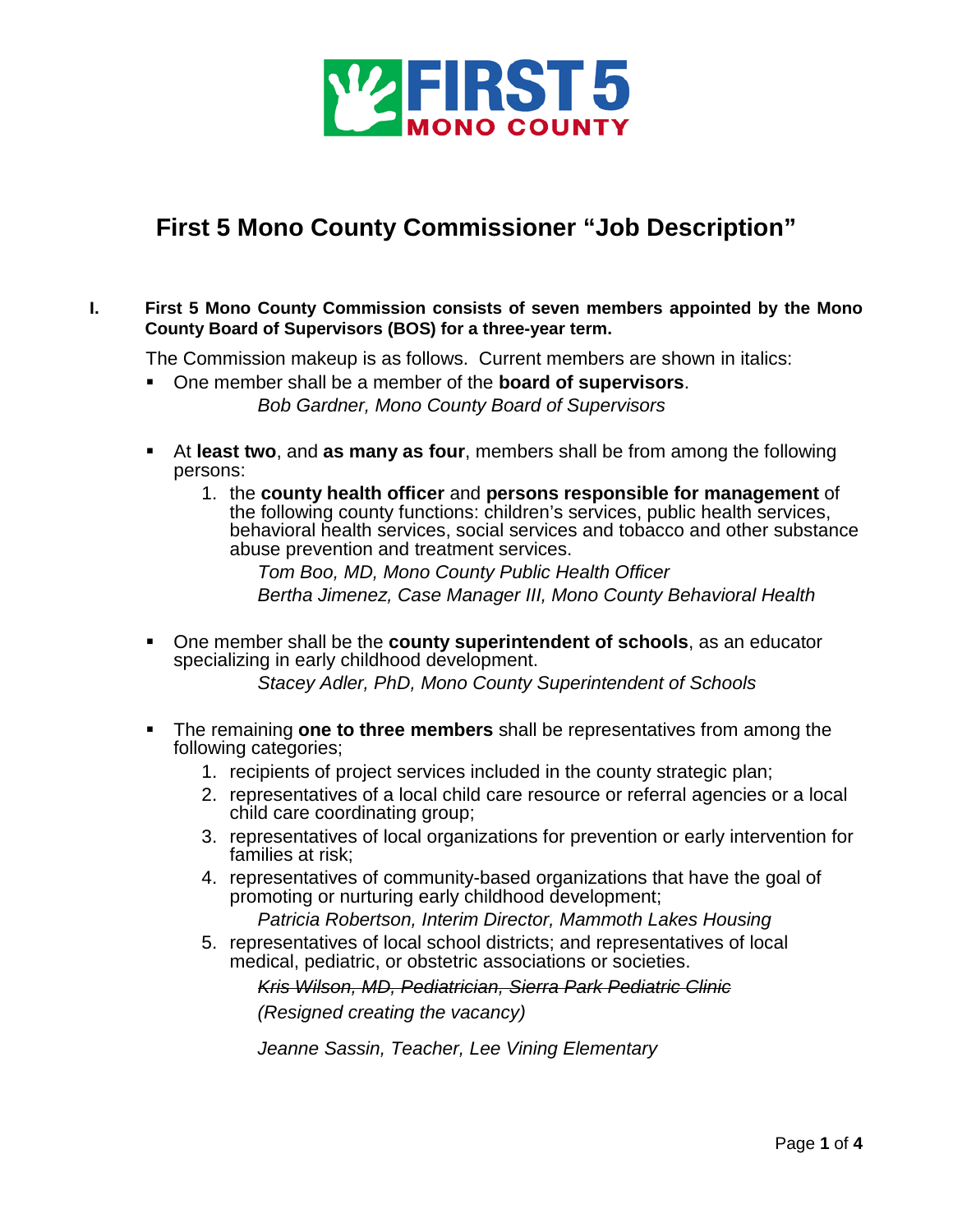

The BOS receives recommendations for appointment and reappointment of commissioners from the currently seated First 5 Mono County Commission.

### **II. Major areas of Commission responsibility include, but are not limited to:**

- A. **Policy/Strategic Planning:** Oversee the development of, and approve, a strategic plan as the framework for the allocation of funding for programs, services and activities that enhance the health, well-being and development of children 0-5*.* Oversee and actively engage in the implementation of the strategic plan.
- B. **Allocation of funds:** The Commission has independent authority to allocate funds for services for children 0-5 and their families in accordance with the approved strategic plan.

### C. **Accountability:**

- 1. Ensure that the annual required independent audit is performed and submitted to First 5 California in accordance with established timelines.
- 2. Ensure that an annual budget is approved prior to the beginning of each fiscal year. Monitor the budget.
- 3. Approve the required annual report submission to First 5 California. Monitor and review local program outcomes and documented results.

#### D. **Functioning/Staffing:**

- 1. Approve and monitor policies as needed and ensure adherence to Commission policies and procedures as appropriate.
- 2. Provide conceptual direction to staff to carry out the work of the Commission.
- E. **Community Engagement:** Ensure that the Commission's strategic plan, funding priorities, programs and services reflect community needs and priorities.

## **III. Commissioner Job Duties:**

In order to fulfill these responsibilities (and carry out the other powers and duties prescribed in the Children and Families First Act, County Code Section 7.90, and applicable Commission policies), Commissioners are expected to commit to a level of time and effort, consistent with the activities listed below:

- A. **Meetings –** Commissioners must maintain sufficient meeting attendance in accordance with County Code Section 7.90 (Absence from three consecutive regular or special meetings or absence from four regular or special meetings in any twelve month period, shall create a vacancy on the Commission). Meeting participation is outlined below.
	- 1. There are 4-5 full Commission meetings per year, occurring approximately every quarter, generally starting in late afternoon and lasting two to three hours. In addition, the Commission may convene an annual, full-day retreat for strategic planning purposes. From time to time a special meeting may be called to address an item that cannot be postponed.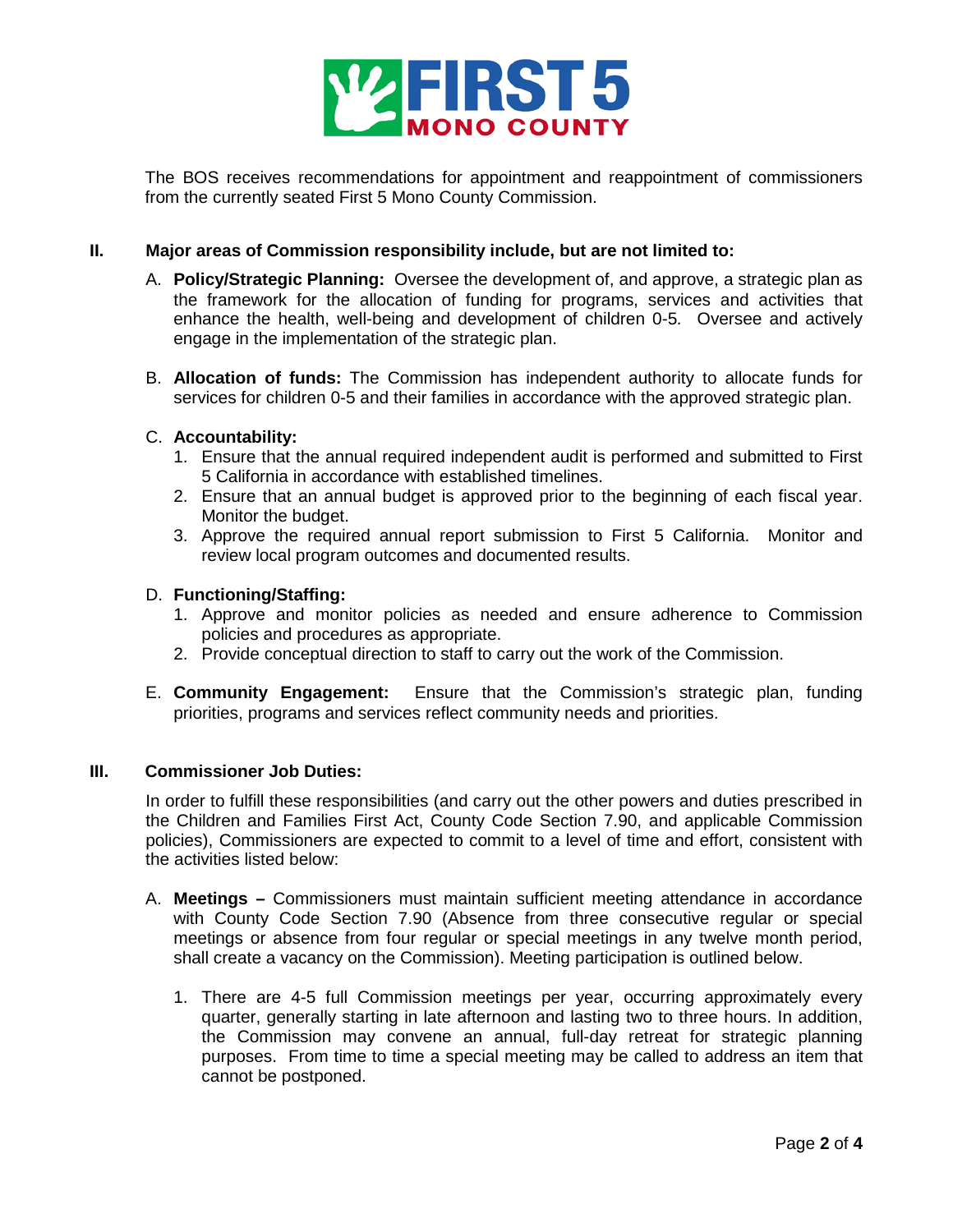

A Commission Chair, Vice Chair, and Secretary are elected annually and serve a oneyear term. Duties and responsibilities of Commission Chair include:

- a. Reviewing and approving agendas and meeting materials
- b. Presiding at/conducting meetings, including public hearings
- c. Carrying out any other duties/activities delegated by the Commission
- d. Representing the Commission at public or other meetings

The Vice Chair acts as Chair if the Chair is unavailable and presides at meetings when the Chair is not present, and has the powers and performs the duties delegated to him/her by the Chair.

To the extent it deems necessary, the Commission may also elect one of its members to serve as secretary for the Commission. The secretary shall be responsible for the preparation, posting and/or publishing of agendas, notices, and minutes relating to Commission meetings, and for carrying out such other secretarial duties as may be assigned by the Commission. (The Commission staff perform these duties currently.)

- 2. From time to time, the Commission forms ad hoc committees, work groups or task forces and may request one or more Commissioners to serve on these bodies.
- 3. Commissioners are required to complete at least two hours of on-line or in-person training on public service ethics issues every two years in accordance with Government Code. Commissioners also receive periodic training on relevant topics such as the Brown Act, Conflict of Interest, and Robert's Rules of Order.
- B. **Establishing and maintaining a level of knowledge and understanding about early childhood issues to support responsible policy, strategic and fiscal decisions by the First 5 Commission.** This is accomplished, in part, by reading Commission packets and supporting information.
- C. While it is not mandatory, Commissioners are encouraged to:
	- 1. **Engage in regional and statewide policy-level processes and/or activities concerning First 5 and/or early childhood issues.** Examples include attending First 5 Association or First 5 California meetings and being familiar with early childhoodrelated legislation or policy changes.
	- 2. **Engaging in substantive policy, program or community support activities to promote the alignment of Commission/Community priorities, foster the free flow of information and promote system change**[1](#page-2-0) **.** These can include representing the Commission in areas such as:
		- Presentations at policy bodies such as Mono County Board of Supervisors, school boards, city councils, , etc.;
		- **EXECUTE:** Attendance at community meetings and events;
		- **Participating in interagency planning meetings and activities;**

 $\overline{a}$ 

<span id="page-2-0"></span> $1$  With the understanding that Commissioners represent First 5 Mono County and its Strategic Plan.